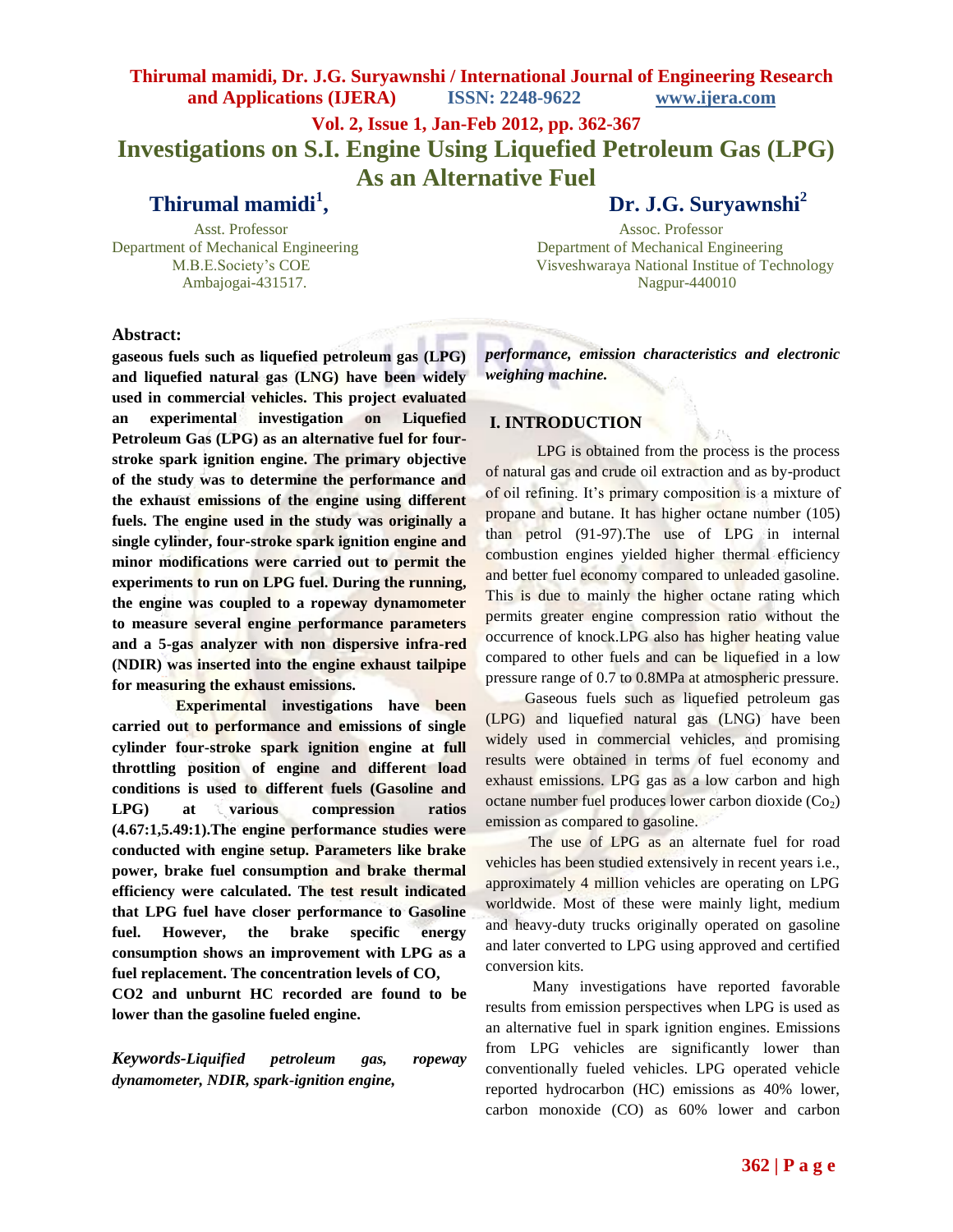# **Vol. 2, Issue 1, Jan-Feb 2012, pp. 362-367**

 $dioxide$ (co<sub>2</sub>) as substantially reduced. In addition, since LPG has lower carbon content than gasoline, it virtually produces zero emissions of particulate matter and lower amount of  $NO<sub>x</sub>$  emission as well.

## **II. EXPERIMENTAL SET-UP AND TEST PROCEDURE**

### *A. Experimental Setup*

The four-stroke spark ignition engine used in this study has a displacement of 256.56cc and a compression ratio of 4.67:1. It is a single cylinder, naturally aspirated, forced air cooled with a bowl in piston combustion chamber and equipped with a single overhead camshaft (SOHC). The detail specifications of the engine are listed in Table 2. The test rig used in this work mainly consists of the engine, a ropeway dynamometer and a non-dispersive infra red (NDIR) 5-gas analyzer. The test engine was mounted onto a steel structure, which was fabricated in the authors' machine workshop to facilitate the installation of the dynamometer. The height of the steel structure was meticulously calculated and designed to ensure perfect alignment with the dynamometer during installation. Throughout experimental testing, the whole engine and steel structure were placed on top of four-rubber damper-legs to alleviate the constant occurrence of vibration. The engine was coupled to a ropeway dynamometer using a connector. The performance of the engine running on both gasoline and LPG were basically determined from data obtained from the dynamometer. The ropeway dynamometer permits different load measurement in this study. A NDIR 5-gas analyzer was positioned at the exhaust tailpipe for emission measurement. The analyzer has the capability of sampling various exhaust products such as hydrocarbon (HC), carbon monoxide (CO), and carbon dioxide (CO2) with the option of oxygen (O2) and oxides of nitrogen (NOx). All exhaust gases were sampled at a point of around 15cm beyond the exhaust valve.

| TABLE 1. Comparison of LPG and Gasoline properties |  |  |  |  |  |
|----------------------------------------------------|--|--|--|--|--|
|----------------------------------------------------|--|--|--|--|--|

| <b>Characteristics</b>        | <b>LPG</b> | <b>Gasoline</b> |
|-------------------------------|------------|-----------------|
| Chemical formula              | $C_3H_8$   | $C_8H_{18}$     |
| Boiling point $(^0C)$         | -44        | $30 - 225$      |
| Molecular weight (kg/Kmol)    | 44.1       | 114.2           |
| Density at 15 $^{0}$ C (kg/l) | 0.53       | 0.7372          |

| Research Octane Number                                  | 100   | 96-98 |
|---------------------------------------------------------|-------|-------|
| Stoichiometric air fuel ratio<br>(kg/kg)                | 15.6  | 14.7  |
| Flame speed $(m/s)$                                     | 48    | 52-58 |
| Upper Flammability limits in air<br>$(\% \text{ vol.})$ | 74.5  | 7.6   |
| Lower Flammability limits in air<br>$(\% \text{ vol.})$ | 4.1   | 1.3   |
| Calorific value $(kJ/kg)$                               | 46100 | 43000 |

### *B. Test Procedures*



Figure 1. Fabricated the experimental set-up

TABLE 2. Specifications of the engine

| Type                    | $1cy \& 4str. S.I. Engine$ |
|-------------------------|----------------------------|
| Make/model              | Greaves / MK-25            |
| Rated power             | $2.2$ kw                   |
| Speed                   | 3000 r.p.m.                |
| Bore & stroke (mm)      | 70 x 66.7                  |
| Cubic capacity (cc)     | 256.56 cc                  |
| Compression ratio       | 4.67:1                     |
| Rope drum radius (r)    | $10.4 \text{ cm}$          |
| Length of the arm $(l)$ | 36.2 cm                    |
| s.f.c. $(g/kwh)$        | 0.5                        |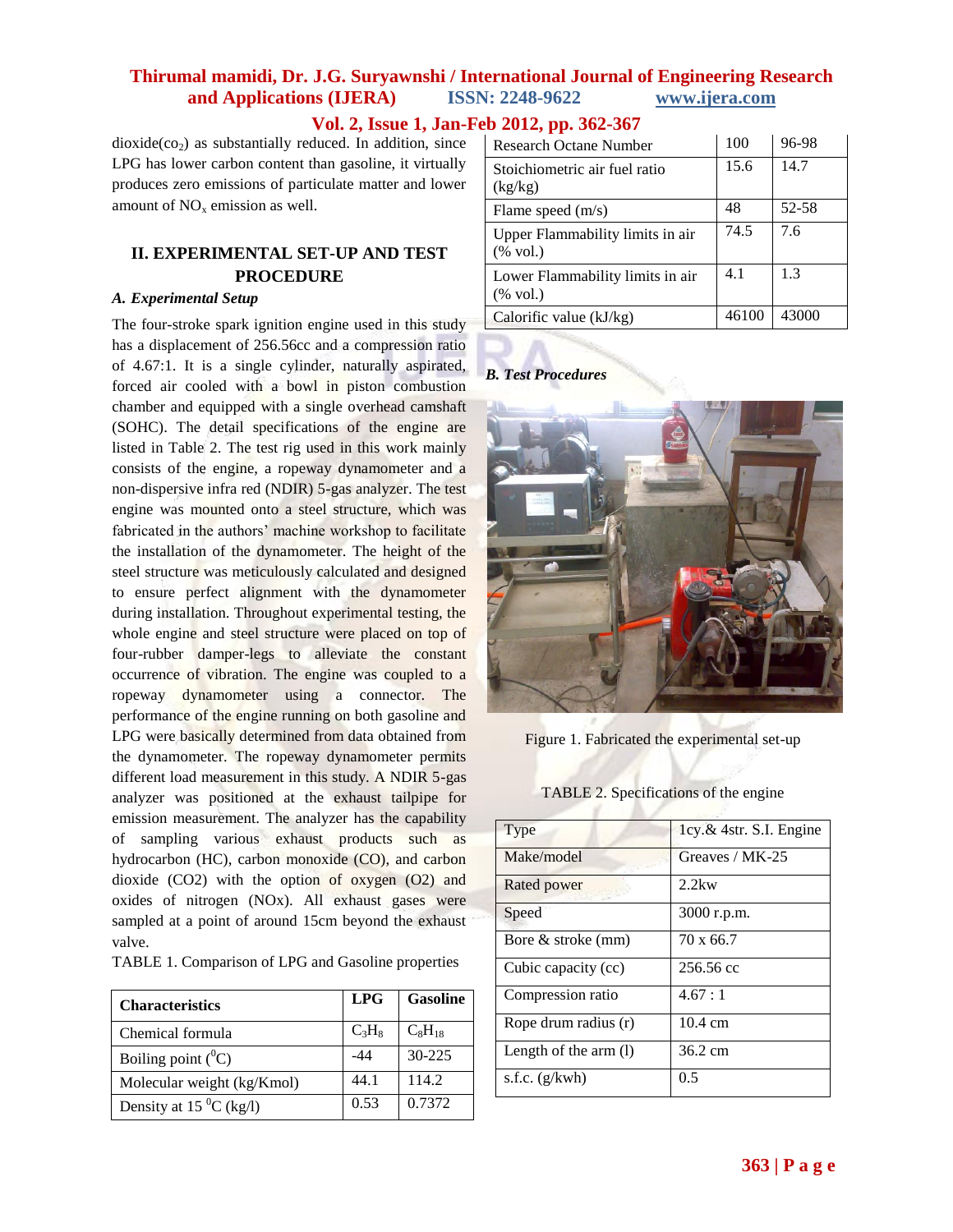| Vol. 2, Issue 1, Jan-Feb 2012, pp. 362-367 |  |  |  |
|--------------------------------------------|--|--|--|
|--------------------------------------------|--|--|--|

| Radius of shaft (r) | 2.8 cm |
|---------------------|--------|

Following the experimental methodology can be used:

- The LPG kit, pressure valve and regulator are assembled with each other as per the shown in the experimental set up.
- \* "ON" the LPG cylinder regulator.
- Before start the engine ensure any leakages in the set up.
- \* LPG supply to the engine is controlled by a regulator or vaporizer. This converts the LPG into a vapour.
- The vapour is fed into a mixer located near the intake manifold. Where it is mixed with filtered air before being drawn into the combustion chamber.
- When we apply load on rope dynamometer it will get heated up. So we will continually supply coolant water.
- At different load conditions we will take shaft speed in RPM with the help of tachometer, using different fuels .i.e. Gasoline, LPG.
- Time collection of 30cubic capacity of fuel consumption for Gasoline and 16g LPG consumption using at different load condition
- \* From the results we will calculate Torque (T), Brake power (BP) and Break Thermal Efficiency  $(I<sub>bth</sub>)$ .

## **III. RESULTS AND DISCUSSION**

### *A. Observation Tables*

Observation table for using Gasoline fuel at CR 4.67:1

| load(m)<br>(Kg) | speed(N)<br>(r.p.m.) | time (t) (sec) |
|-----------------|----------------------|----------------|
| no load         | 2941                 | 159.72         |
| 1.5             | 2910                 | 155.2          |
| 2.5             | 2875                 | 149.82         |
| 3.5             | 2840                 | 142.28         |
| 4.5             | 2786                 | 138.53         |
| 5.5             | 2725                 | 134.09         |

Observation table for Using LPG fuel at CR 4.67:1

| load(m)<br>(Kg) | speed(N)<br>(r.p.m.) | $time(t)$ (sec) |
|-----------------|----------------------|-----------------|
| no load         | 2941                 | 115.64          |
| 1.5             | 2910                 | 108.06          |
| 2.5             | 2875                 | 103.21          |
| 3.5             | 2840                 | 96.92           |
| 4.5             | 2786                 | 91.45           |

After changing the compression ratio from 4.67 to 5.49 the observation tables for using with Gasoline and LPG we will get another two observation tables by applying same loads.

### *B. Engine Performance*



Figure: Brake Power v/s Mass of fuel consumption

 Above Figure indicate that the mass of fuel consumption gradually increasing w.r.t. increasing the Brake Power. The maximum mass of fuel consumption with LPG is 0.7523 kg/hr at 2.350 KW (CR 4.67:1); 0.7787 kg/hr at 2.463 KW (CR 5.49:1), and maximum mass of fuel consumption with petrol is 0.7313 kg/hr at 2.350 KW (CR 4.67:1); 0.7360 kg/hr at 2.463 KW (CR 5.49:1).

 As can be clearly seen from this figure, LPG increases mass of fuel consumption of the engine in comparison with petrol .Using Gasoline fuel the mass of fuel consumption values slightly lower than the using LPG-fuel.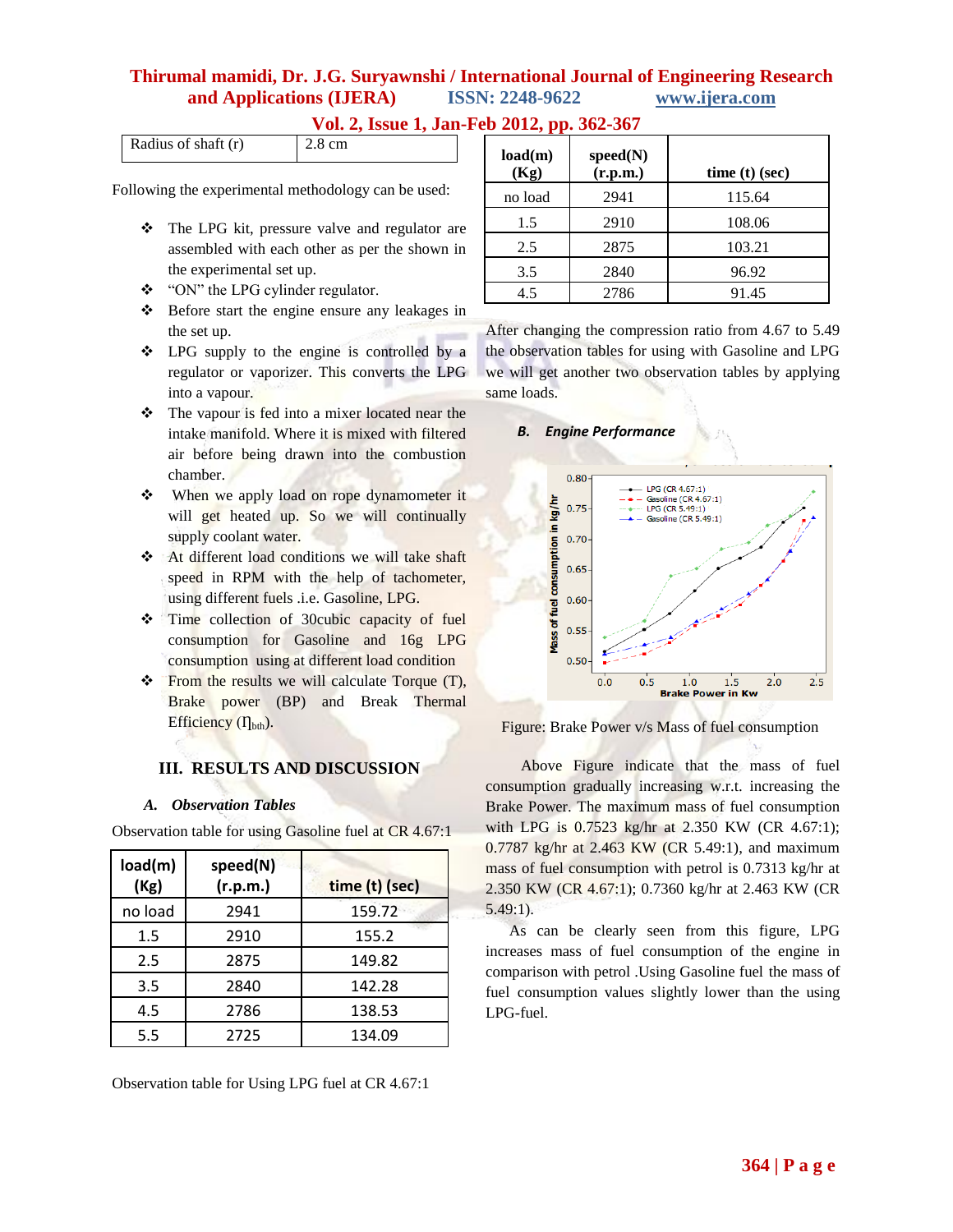

Above figure indicate that the brake specific energy consumption decreases as the load on the engine increases. The minimum BSEC with LPG is 14.752 MJ/kwhr at 2.350 (CR 4.69:1); 14.570 MJ/kwhr at 2.463KW (CR 5.49:1); and minimum brake specific fuel consumption with petrol is 13.373 MJ/kwhr at 2.350 KW (CR 4.67:1); 12.840 MJ/kwhr at 2.463 KW (CR 5.49:1). As can be clearly seen from this figure, LPG increases the specific fuel consumption of the engine in comparison with petrol.

 This graph shows BSEC of Gasoline and LPG values are gradually decreasing w.r.t. increasing the Brake Power. Using Gasoline fuel the BSEC consumption values slightly lower than the using LPG fuel. Because the C.V. of Gasoline is(43MJ/Kg) less compared to the LPG (46.1MJ/Kg).



Figure: Brake Power v/s Brake Thermal Efficiency

**Vol. 2, Issue 1, Jan-Feb 2012, pp. 362-367**

From Figure it is found that, as the brake power increases, there is considerable amount of increase in brake thermal efficiency. The maximum brake thermal efficiency with petrol is 26.91% at BP 2.350 KW (CR 4.69:1); 28.01% at BP 2.46 KW (CR 5.49:1); and maximum brake thermal efficiency with LPG is 24.40% at BP 2.350 KW (CR 4.69:1); 24.69% at BP 2.463 KW (CR 5.49:1)

 Above graph shows brake thermal Efficiency of the engine is gradually increasing w.r.t. increasing the Power. However, the Brake Thermal efficiency increases when the compression ratio increases. When using Gasoline fuel the Efficiency values slightly higher than the using LPG fuel.

#### *C. Emission Characteristics*



Figure: Brake Power v/s CO-Emission

 CO is produced when there is not enough air in the combustion chamber. When the fuel does not burn completely; the carbon in the fuel will convert into CO. It was found that there was a variation trend of CO for the LPG fuel system when it is operated at normal and high operating conditions. As it is seen in the compression ratio increases, speed and CO emissions also increase.

 The maximum value of CO emissions for LPG are 0.11% at BP 2.350 KW, (CR 4.67:1); 0.17% at BP 2.46 KW (CR 5.49:1); and the maximum value of CO emissions for petrol are 11.88% at 2.350 KW (CR 4.67:1); 12.33% at BP 2.46 KW (CR5.49:1); The CO emission increases with incomplete combustion of fuel and it is higher with petrol compared with LPG.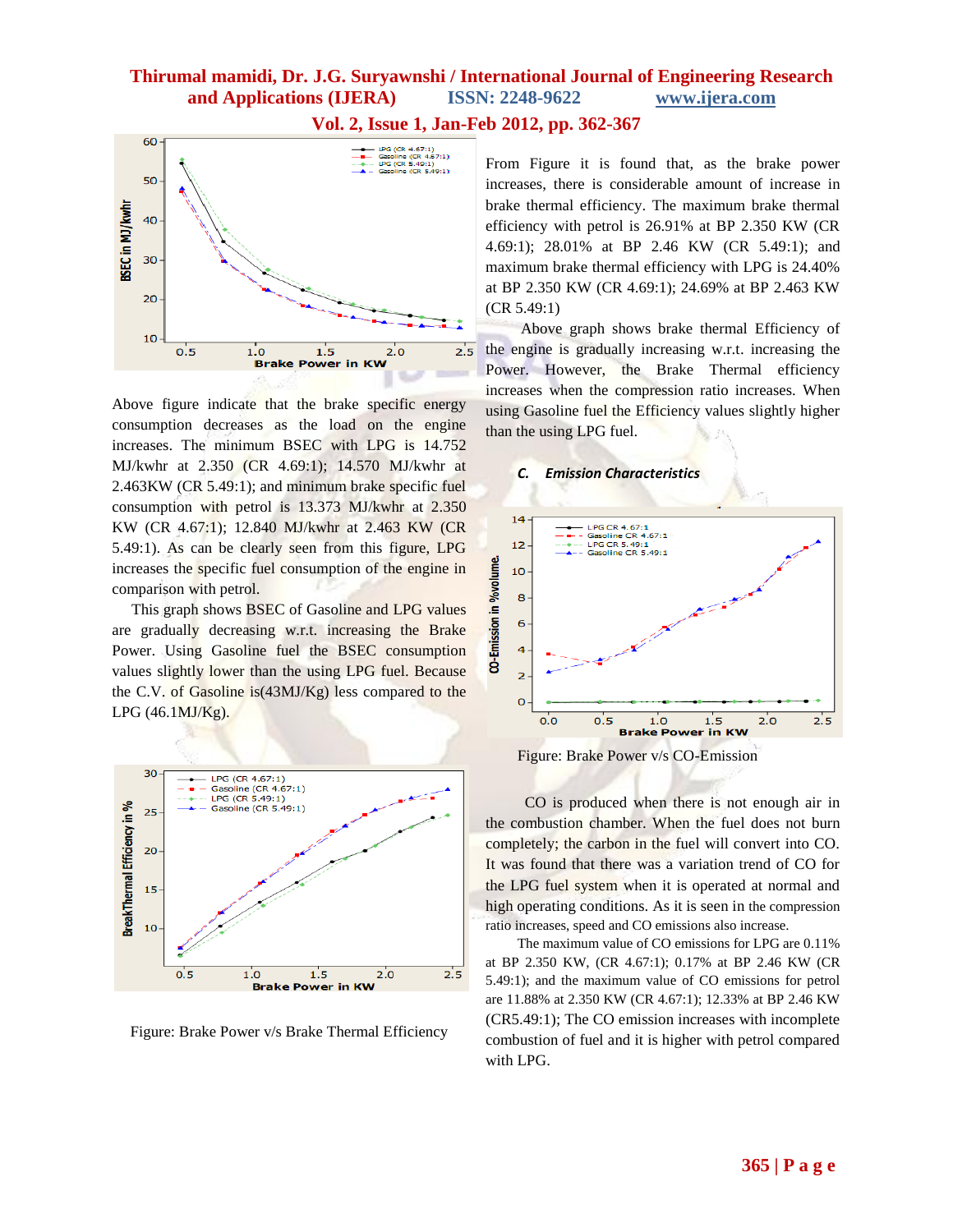

Figure: Brake Power v/s HC-Emission

From it is found that as the compression ratio increases, speed and HC emission increase. Maximum HC emission for LPG is 230 ppm at BP 2.350 KW, CR 4.67:1; 259 ppm at BP 2.46 KW (CR 5.49:1); and with petrol, 1829 ppm at 2.350 KW, CR 4.67:1; 1930 ppm at BP 2.46 KW, CR 5.49:1. CO emission increases with incomplete combustion of fuel and it is higher for petrol when compared with LPG.



From Figure it is found that as the  $NO<sub>x</sub>$  emission increase w.r.t Brake Power increases. Maximum NOx emission for LPG is 986 ppm at BP 2.350 KW, CR 4.67:1; 1023 ppm at BP 2.46 KW (CR 5.49:1); and with petrol 893 particles per minute ( ppm ) at 2.350 KW, CR 4.67:1; 961 ppm at BP 2.46 KW, CR 5.49:1. and  $NO_x$  is higher for LPG when compared with Gasoline.



From the above figure it is found that as the compression ratio increases, Brake Power and HC emission increase. Maximum  $CO<sub>2</sub>$  emission for LPG is 9.9% at BP 2.350 KW, CR 4.67:1; 15.7% at BP 2.46 KW (CR 5.49:1); and with petrol, 18.8% at 2.350 KW, CR 4.67:1; 20.3% at BP 2.46 KW, CR 5.49:1.  $CO<sub>2</sub>$ emission increases with incomplete combustion of fuel and it is higher for petrol when compared with LPG.

## *IV.CONCLUSION*

As compression ratio increases, brake thermal efficiency increases. LPG has a higher octane rating and hence the engine can run effectively at relatively high compression ratios without knock. The CO and HC emissions increase as the compression ratio, speed, and load increase. In the case of using LPG in SI engines, the burning rate of fuel is increased, and thus, the combustion duration is decreased. Therefore, the cylinder pressures and temperatures Predicted for LPG are higher compared to gasoline. LPG is free of lead and has very low sulphur content. Combustion of gaseous fuels like LPG occurs in a nearly uniform fuel air mixture leading to a reduction in incomplete combustion deposits such as soot on the walls of combustion chamber. When using Gasoline fuel the BSEC consumption values slightly lower than the using LPG fuel. Because the C.V.of Gasoline is (43MJ/Kg) less compared to the LPG (46.1MJ/Kg).When load